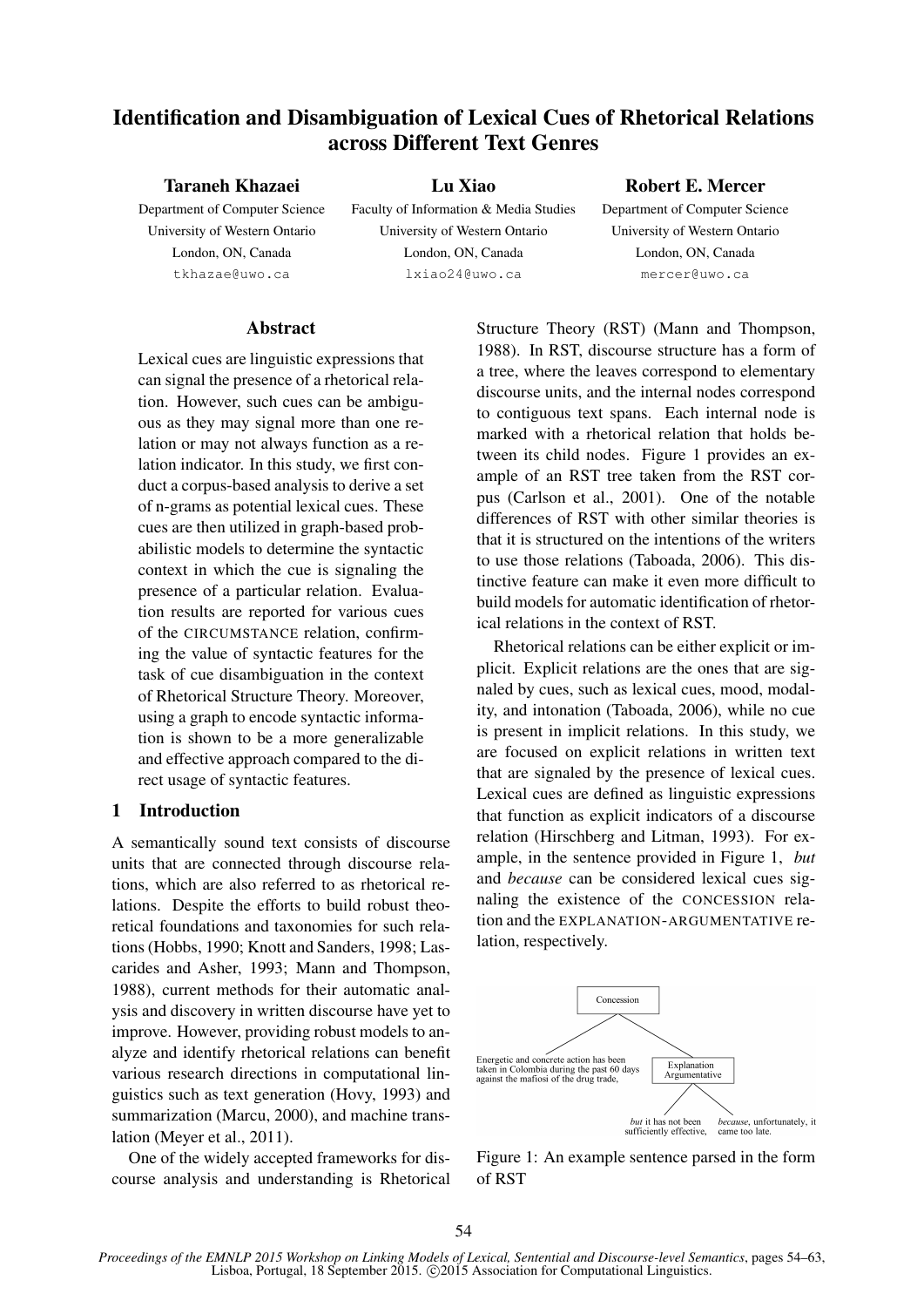Since this study is part of a larger project to identify rationales in written discourse, we focus on the three relations of CIRCUMSTANCE, EVAL-UATION, and ELABORATION that are commonly present in rationales (Xiao, 2013a). With the aim of proposing a cue-based approach to extract rhetorical relations, we have carried out some corpus-based experiments on RST annotated corpora. As a result of these experiments, we have generated a list of key n-grams as potential lexical cues for each relation. Such a corpus-based method may result in the discovery of underexplored lexical cues.

Even though lexical cues can be exploited to label rhetorical relations, they are not always unambiguous (Pitler and Nenkova, 2009). Some linguistic expressions may or may not function as a lexical cue, or they may signal different types of relations in different sentences. Hence, here, we propose a graph-based probabilistic model that takes into account the syntactic features of sentences. These models are intended to determine in what syntactic context a lexical cue is indeed signaling the presence of a particular relation. The models are then applied and tested on two corpora that belong to different text genres: news articles and online reviews.

The evaluation results of the approach are presented and discussed for the CIRCUMSTANCE relation. The CIRCUMSTANCE relation exists when a context of time or situation is presented, wherein the main events and ideas provided in the sentence can be interpreted in. CIRCUMSTANCE is chosen as the relation of focus since (Khazaei and Xiao, 2015) revealed that the cue-based approaches can be well-suited for the detection of CIRCUMSTANCE across different genres, while the ELABORATION relation is not normally signaled. In addition, the features of the underlying text genre can significantly influence how EVALUA-TION is signaled (Khazaei and Xiao, 2015).

The remainder of this paper is organized as follows: An overview of the previous research on lexical cue disambiguation is provided in Section 2. In Section 3, an explanation of the underlying corpora and the methods used to extract and disambiguate the cues is provided. The evaluation results are presented in Section 4. A discussion of the findings is given in Section 5, followed by a conclusion of the study in Section 6.

### 2 Related Work

The majority of studies focusing on discourse parsing and discourse relation classification report results achieved from both explicit and implicit relations (Soricut and Marcu, 2003; Wellner et al., 2006; Versley, 2013). Among the works that are particularly focused on lexical cue disambiguation, a large proportion are conducted on the Penn Discourse TreeBank (PDTB) (Prasad et al., 2008), while fewer studies have been conducted to study other discourse theories and frameworks.

PDTB annotation is lexically-grounded, and it is theory-neutral with respect to higher-level discourse structure (Rashmi et al., 2014). In the course of the annotation, the annotators were asked to seek lexical items that can signal relations and then annotate their corresponding arguments and relations (Rashmi et al., 2014). Even for implicit relations, annotators were asked to look for adjacent sentences that lacked one of these signals. When a relation could be inferred, they were asked to first label the relation with a lexical item that could serve as a signal and then annotate the relation sense. Such a lexically oriented approach to annotate relations has motivated a lot of work on disambiguation of lexical cues in PDTB.

For example, Miltsakaki et al. (Miltsakaki et al., 2005) have utilized a set of syntactic features along with a supervised model to disambiguate three discourse cues of *while*, *since*, and *when*. Their feature set includes form of the auxiliary *have*, form of the auxiliary *be*, form of the head, and presence of a modal. They obtained an accuracy of 75.5% to classify *since*, 71.8% for *while*, and 61.6% for *when*.

Pitler and Nenkova (Pitler and Nenkova, 2009) used a set of syntactic features to disambiguate cues regarding their discourse and non-discourse usage and sense disambiguation. Their features consist of the syntactic category of the marker, its parent, and its siblings. Two binary features are also taken into account to indicate whether the right sibling contains a VP and/or a trace. Their best feature set also included pairwise interaction features between the cues and syntactic features, and between the syntactic features themselves. Their learning algorithm resulted in an F-score of 92.28% for discourse versus nondiscourse usage and an accuracy of 94.15% for sense classification. These results were later improved in (Ibn Faiz and Mercer, 2013), where a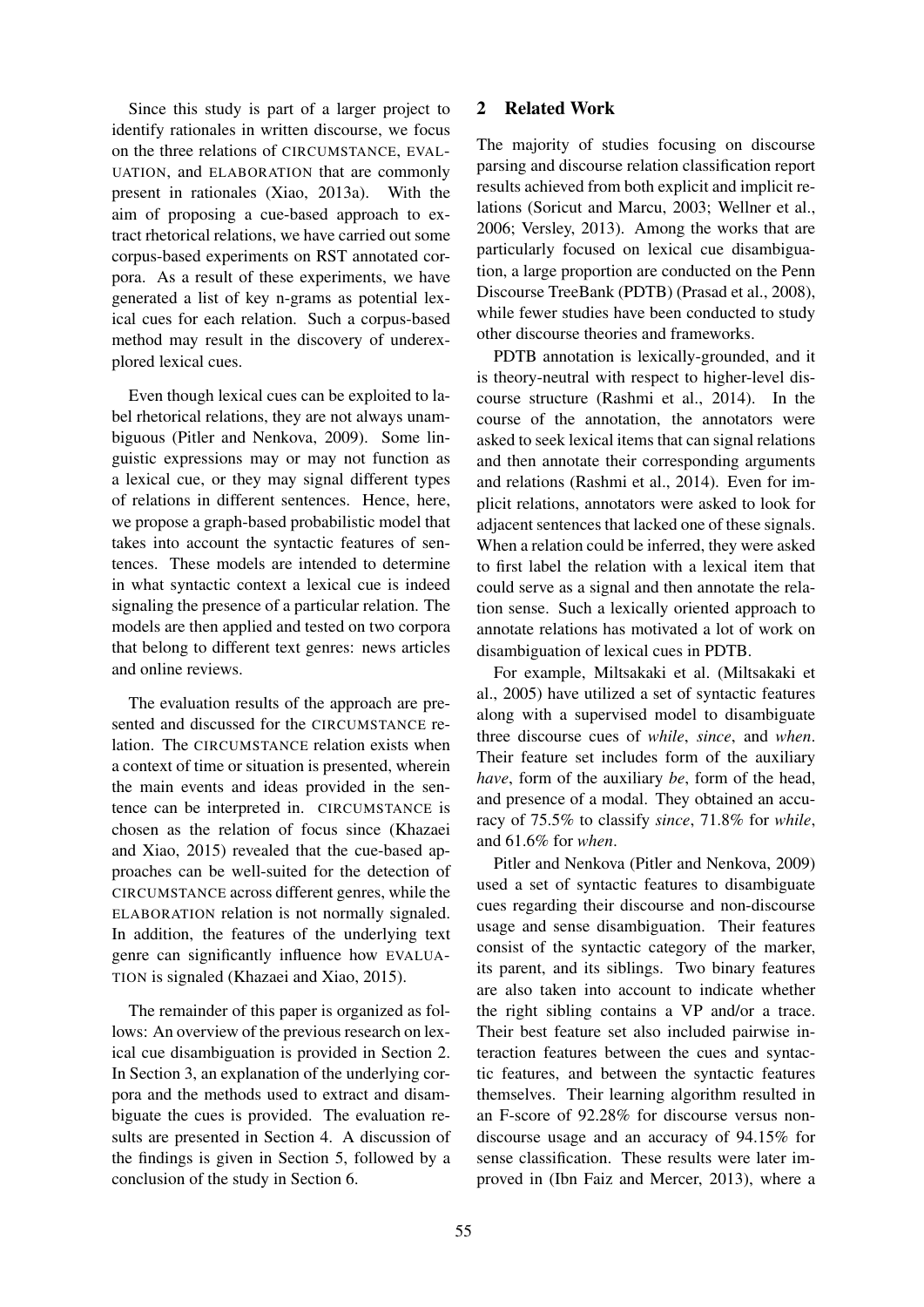set of surface-level and syntactic features are introduced and are combined with the feature set presented in (Pitler and Nenkova, 2009). The results of a classifier trained on this feature set resulted in an F-score of 96.22%.

Within a broader context of building an end-toend discourse parser for PDTB, Lin et al. (Lin et al., 2014) built a cue classifier to identify whether a lexical item functions as a discourse cue or not. In addition to the features used in (Pitler and Nenkova, 2009), they also included part-of-speech features as well as features related to the syntactic parse path from the cue to the root of the tree. Using their set of lexico-syntactic and path features resulted in an F-score of 95.36%.

Meyer et al. (Meyer et al., 2011) used their own annotation schema developed based on parallel corpora and translation spotting to annotate three cues, two in English and one in French. Their annotation roughly follows a PDTB-like annotation and is likewise lexically-grounded. The annotated corpora was then used to train a learning model based on a set of features deemed valuable, including POS-tagged and parsed sentences, to disambiguate the lexical cues. As their best result, they achieved an accuracy of 85.7%.

Even though RST is one of the most widely accepted frameworks for discourse analysis, relatively little attention has been paid to RST annotated corpora in regards to lexical cue analysis and disambiguation. Unlike PDTB, annotations following RST are not lexically-grounded, and every relation is defined in terms of intentions that lead authors to use those specific relations (Taboada, 2006). Therefore, an RST diagram represents some of the authors' purposes or intentions for including each part of the text (Taboada, 2006). Such attributes of RST annotations make it a challenging task to study the role of lexical items in relation classification and to disambiguate them.

Marcu (Marcu, 2000) attempted to create a rhetorical parsing algorithm. A corpus study was conducted to understand how cues can be used to identify elementary discourse units and hypothesize their corresponding relation. By utilizing prior studies on discourse analysis, he created a list of 450 discourse cues to start with. An average of 17 text spans associated with each cue was then collected from the Brown corpus. All of the sentences were then annotated with two sets of metadata: discourse-related information and algorithmic features. Using these annotations, which mostly capture the orthographic environments of the cues, a set of regular expressions was created manually to recognize potential cues. If a cue had different discourse functions in different orthographic environments, a separate regular expression was made for each case. The algorithm resulted in an 84.9% F-score for the sub-task of cue identification. For the sub-task of relation classification, they achieved an F-score of 58.76%.

HILDA (Hernault et al., 2010) is a discourse parser developed to automatically construct the RST tree by performing the two core tasks of text segmentation and relation labeling. The relation labeling model takes into account the textual organization, structural organization, and lexical information of text as the underlying feature set. The performance results of a supervised model built on this feature set varies widely across different relations, ranging from 95% to 3.9% in F-score. The results are only reported for a subset of relations, within which the CIRCUMSTANCE relation is not present. On average, they achieved an F-score of 47.7% for labeling rhetorical relations.

In (da Cunha, 2013), a set of cues is first extracted from the database of Spanish discourse cues. The context of each cue is then extracted from the RST Spanish Treebank and is given to a syntactic parser. The syntactic features of the context of each cue are then manually analyzed to identify potential linguistic regularities and patterns. By using the results of the analysis, linguistic rules are developed to disambiguate the lexical cues. Their rules achieved an accuracy of 60.65%.

More recent studies on relation labeling in the context of RST have improved these results. For example, (Joty et al., 2013) has obtained an Fscore of roughly 55% for their relation detection task. They made use of various organization features, textual features, lexio-syntactic features, lexical chains, as well as a lexical n-gram dictionary. These results are slightly improved by Ji and Eisenstein (Ji and Eisenstein, 2014), as they achieved an F-score of roughly 61% to detect rhetorical relations. They proposed a feature representation learning method in a shift-reduce discourse parser.

Many of the prior works on RST relation annotation are semi-automated and include manual steps. The few approaches that provide fullyautomated cue-based techniques (Ji and Eisen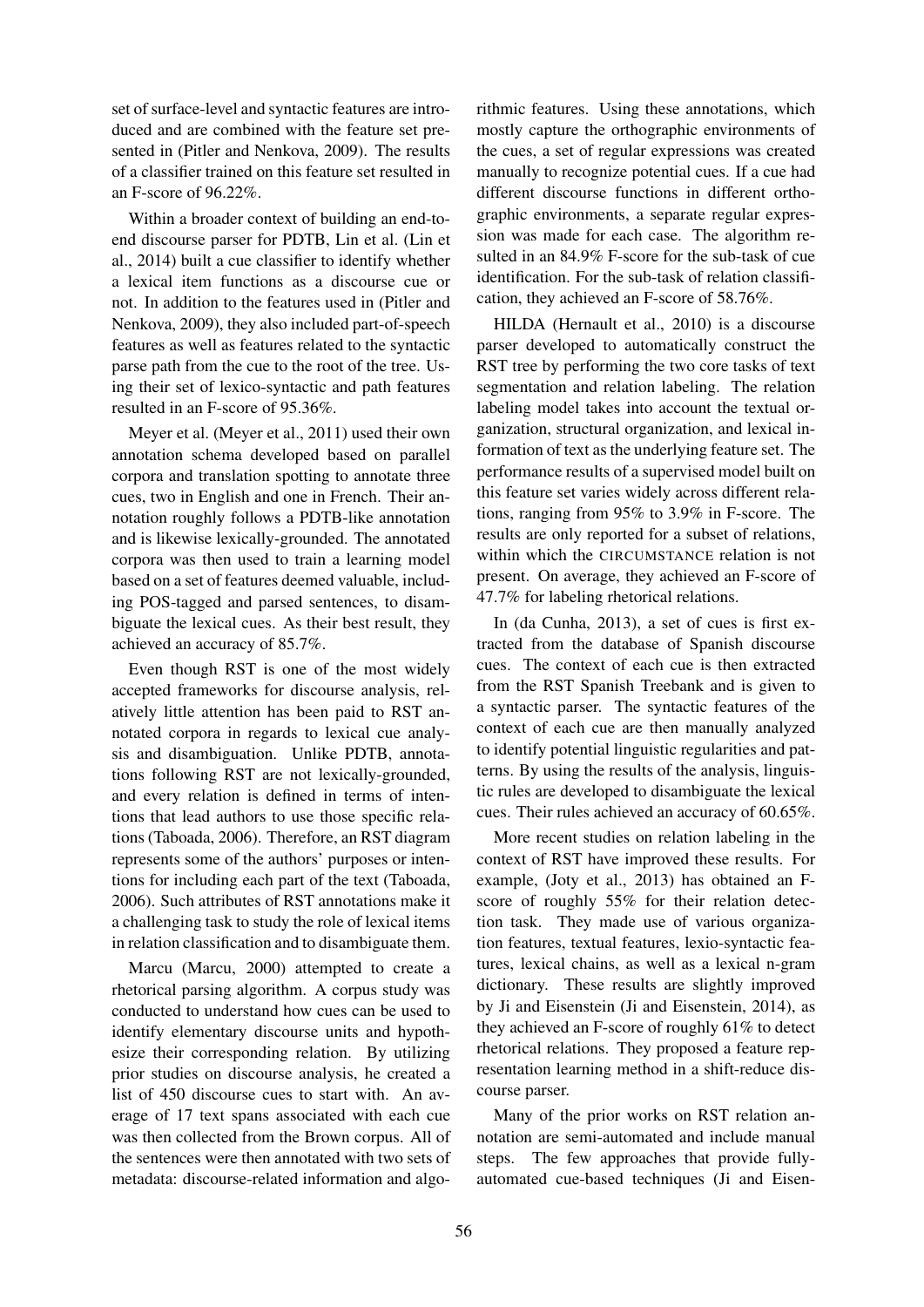stein, 2014; Joty et al., 2013; Hernault et al., 2010) have focused both their training and test process on a similar text genre. Even when focused on a single genre, to the best of our knowledge, the previous state-of-the art in relation labeling have resulted in an F-score of 61.75% (Ji and Eisenstein, 2014). Our work is intended to provide an automated approach to detect potential lexical cues that can indicate rhetorical relations, and to analyze whether their syntactic context can be of value for cue disambiguation across two different text genres.

### 3 Approach

In this section, we first describe the two RST annotated corpora that are used in the present work: RST corpus (Carlson et al., 2001) and Simon Fraser University (SFU) review dataset (Taboada et al., 2006). Then, an explanation of the approach used to extract a set of key n-grams as potential lexical cues is presented, which is followed by a description of our graph-based approach to disambiguate lexical cues.

### 3.1 Corpora

We used two human-annotated corpora as our underlying datasets for the experiments: the RST corpus (Carlson et al., 2001) and the SFU review dataset (Taboada et al., 2006). Both corpora are annotated in the RST framework and are constructed using the RSTTool<sup>1</sup>.

The RST corpus, which has been made available by the Linguistic Data Consortium over the years, includes 385 *Wall Street Journal* articles and covers more than 178,000 words. Among the relation instances in the RST corpus, there exist around 700 instances of CIRCUMSTANCE, which constitutes almost 3% of the total number of relation instances.

The SFU review corpus is a collection of 400 review documents from movie, book, and consumer products. This dataset contains over 303,000 words and was collected in 2004 from the Epinions Web site<sup>2</sup>. There exist around 1300 CIRCUM-STANCE instances, constituting almost 7% of the annotated instances in the corpus.

# 3.2 Lexical Cue Selection

The news text has a well-structured formal writing style, whereas the online reviews are relatively less structured and informal, written by users with a wide range of writing abilities. Therefore, to extract lexical cues associated with a given relation, we used the RST corpus.

First, all the relation instances are extracted from the RST corpus and are collected in a relation document named after the corresponding relation. Then, following the approach proposed in (Biran and Rambow, 2011), all the n-grams (up to trigrams) are extracted from the composed relation document. For each n-gram, an altered version of TF-IDF metric is then calculated. The IDF measure is still calculated based on the number of documents that contain the n-gram and the total number of documents in the corpus. However, since each line corresponds to one instance of the relation, the TF metric is calculated based on the number of lines that contain at least one instance of the n-gram. This altered metric allows us to offset the potential bias that may be caused by the TF metric for the words appearing more than once in a relation instance.

The list of the extracted n-grams (i.e., lexical cues) is then filtered to only include the n-grams with their TF-IDF above 0.5. To filter any corpusspecific n-grams that may appear in the list, the n-grams extracted from the RST corpus are applied to the SFU review dataset to identify the corresponding relation. The F-score of each n-gram is then calculated independently. Finally, the ngrams with an F-score of above 0.1 are selected as potential lexical cues. The aforementioned procedure resulted in the selection of seven lexical cues for the CIRCUMSTANCE relation: *When*, *after*, *on*, *before*, *with*, *out*, *as*.

# 3.3 Lexical Cue Disambiguation

Our cue disambiguation approach is mainly inspired by the work of (Hassan et al., 2010) on the detection of sentences with attitudes. In their study, the text fragment that includes a second pronoun is first extracted as the most relevant part of a sentence. These fragments are then represented using different patterns, capturing their syntactic features and semantic orientation. For every kind of pattern, graph models are built based on sentences with and without attitude. Finally, the likelihood of a new sentence being generated from

<sup>1</sup> http://www.wagsoft.com/RSTTool

<sup>2</sup> http://www.epinions.com/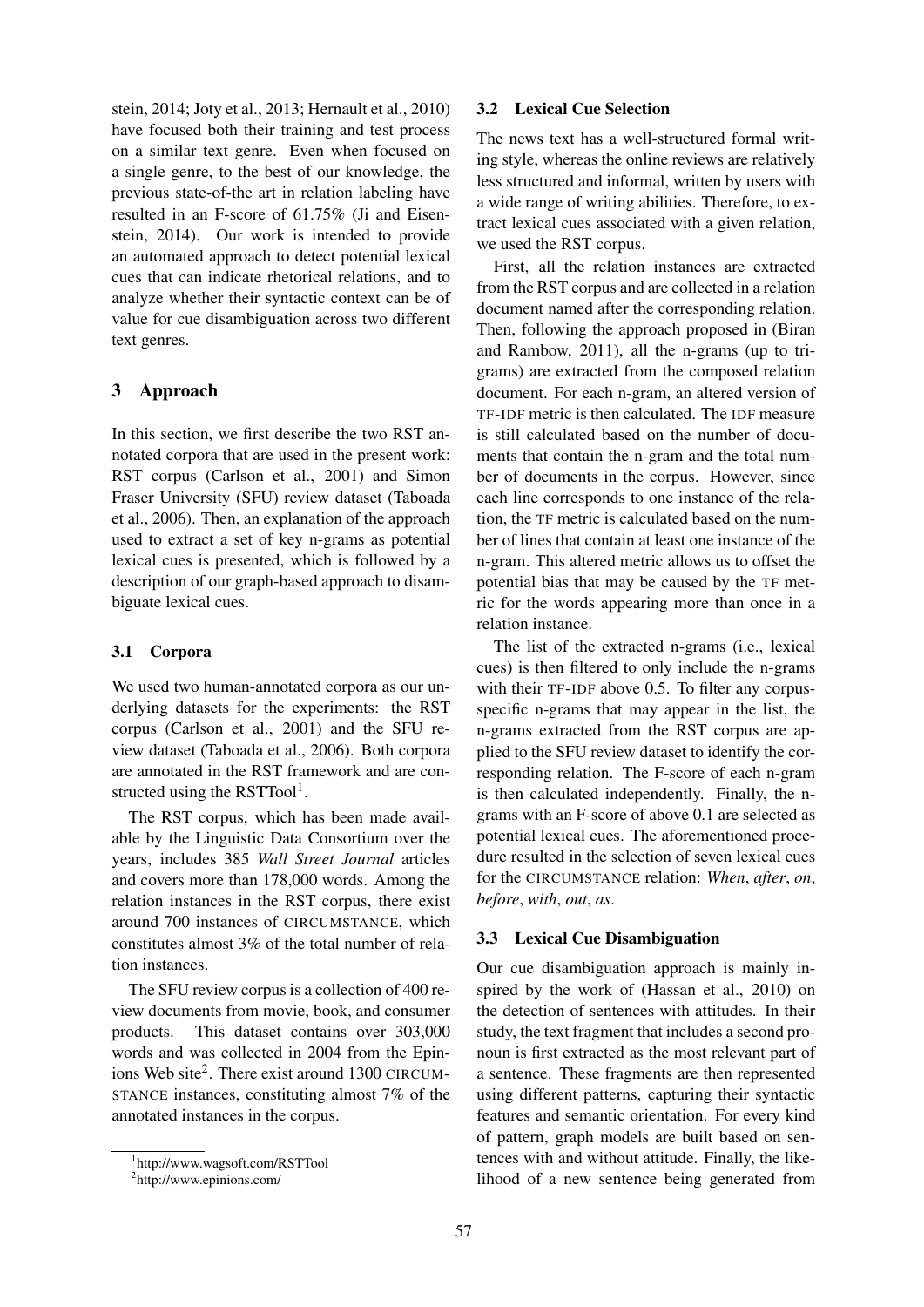these models is used to predict the existence of an attitude. We adopted their approach for lexical cue disambiguation. Our graph models are built on the RST corpus and evaluated on the SFU review corpus and vice versa. Therefore, the graph building procedure explained below is conducted on both underlying corpora.

### 3.3.1 Data Collection

For every extracted cue, we first create two corresponding documents from the annotated corpora. One document consists of all of the relation instances that contain the cue and are annotated with the relation of focus (e.g., all of the CIR-CUMSTANCE instances that are signaled by *when*). From now on, such instances will be referred to as positive instances. The other document consists of all the relation instances that contain the cue and are annotated as any relation except for the relation of focus (e.g., all of the non-circumstance instances that contain *when*). In the rest of this manuscript, we will refer to these instances as negative instances.

RST postulates a hierarchal structure on text, where a relation instance can be embedded in other instances. Therefore, during the extraction of the instances, we ensured not to collect negative instances that include any positive or negative sub-instance. We also ensured not to collect any positive instances that include negative subinstances. The inclusion of such embedded instances would have resulted in redundant and incorrect data points. For example, consider the following positive instance from the RST corpus:

[*When* Mr. Gandhi came to power,]

[ he ushered in new rules for business]<sub>circumstance</sub> When collecting negative instances, it was revealed that this instance was embedded in ten negative instances. However, since *when* is in fact functioning as a circumstance cue in all of them, those ten instances could not qualify as negative instances and so were excluded.

### 3.3.2 Syntactic Representations

After creation of the documents, each instance is processed and transformed into two different representations, capturing the syntactic features of the instance. To create the first syntactic representation, words in instances are replaced with their corresponding Part-Of-Speech (POS) tags, while the cue itself is kept as is. The second representation includes the shortest path from the root ele-

ment to the cue in the dependency parse tree. The following is an example of the CIRCUMSTANCE relation, along with its two corresponding syntactic representations:

- Positive instance with *when* as the cue: *When* Mr. Gandhi came to power, he ushered in new rules for business
- POS-based representation: *When* NNP NNP VBD TO NN PRP VBD IN JJ NNS IN NN
- Shortest path representation: root advmod

We used the Open $NLP<sup>3</sup>$  toolkit to tokenize and POS tag the instances and the Stanford dependency parser to generate the parse trees (Klein and Manning, 2003).

## 3.3.3 Graph Modeling

We encoded the syntactic information of the instances in graph models. We build the directed weighted graph  $G = (V, E), w$ , where:

- $\bullet$  *V* is the set of all possible tokens that may appear in the representations. For example, for the POS representations, V is the union of the set of all POS tags and the cue set.
- $E = V \times V$  is the set of all possible ordered transitions between any two tokens.
- $w \rightarrow [0 1]$  is a weighting function that assigns a probability value to an edge  $(i, j)$ , which represents the probability of a transition from token  $i$  to token  $j$ .

Given a set of syntactic representations, the probability of a transition from token  $i$  to token  $j$  is calculated following a maximum likelihood estimation. Thus, the probability is calculated by dividing the number of times that token  $i$  is immediately followed by token  $i$  by the number of times that token  $i$  itself appears in the set.

This method of building the graphs is similar to language modeling but is conducted over a set of syntactic representations (Hassan et al., 2010). For every kind of representation, we build one graph based on the set of positive instances, and one based on the set of negative instances. As a result, given a cue (e.g., *when*) and its corresponding relation (e.g., CIRCUMSTANCE), we build four graph

<sup>3</sup> https://opennlp.apache.org/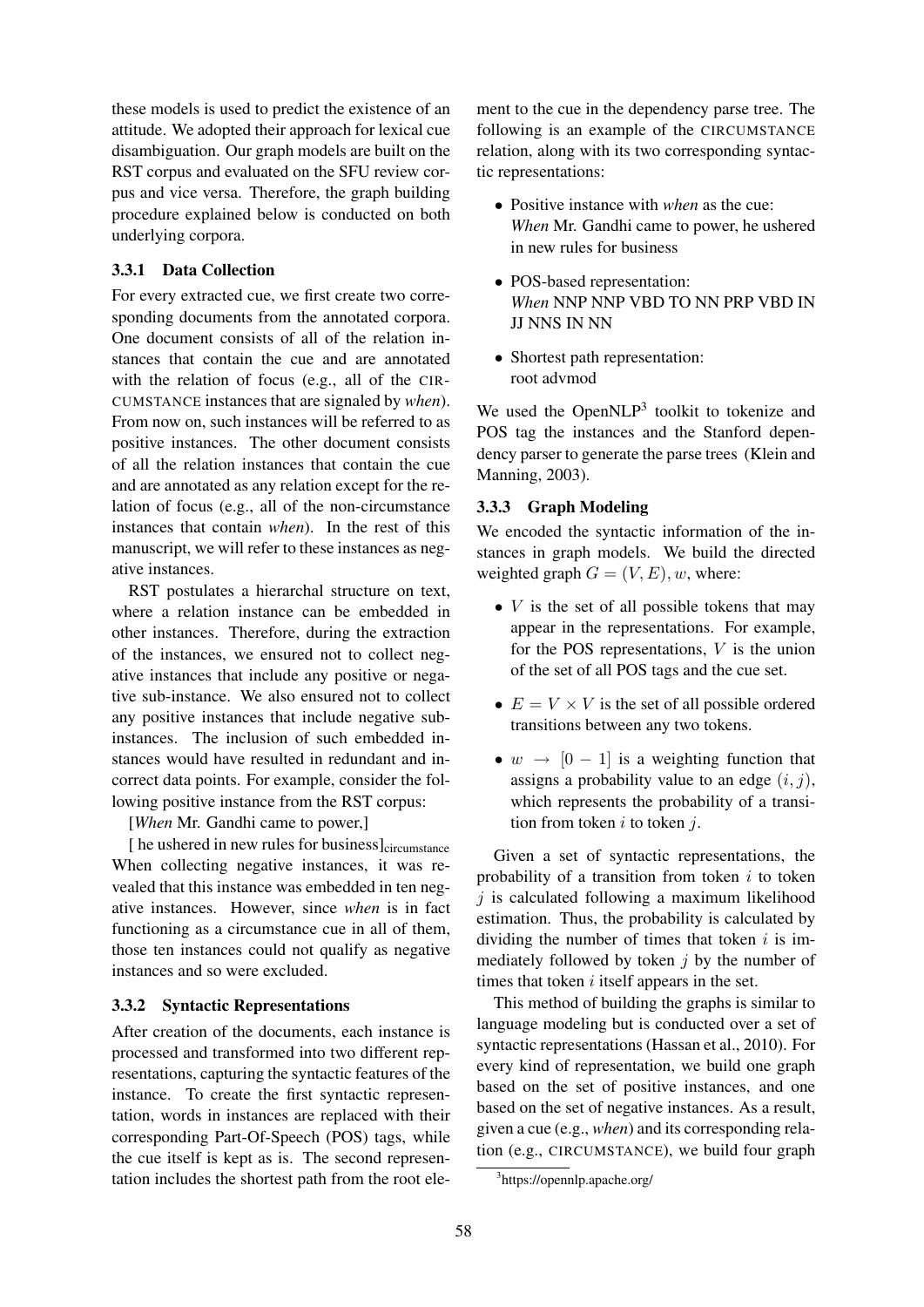models based on the following sets: POS representations of positive instances, POS representations of negative instances, dependency parsed representations of positive instances, and dependency parsed representations of negative sentences.

#### 3.3.4 Cue Disambiguation Model

Finally, for our final cue disambiguation model, we utilize the probability values obtained from our graph models as the feature set for a standard machine-learning model. Given an instance and a graph, we calculate the likelihood of its syntactic representations to be generated from the corresponding syntactic graphs. The probability of a syntactic representation  $R$  that consists of a sequence of tokens  $T_1, T_2, ..., T_n$  being generated from graph  $G$  is estimated using the following formula. Note that  $W$  is the weighting or probability transition function.

$$
P_G(R) = \prod_{i=2}^n P(T_i|T_1, ..., T_{i-1})
$$

$$
= \prod_{i=2}^n W(T_{i-1}, T_i)
$$

Given that we have four graph models, we can generate four probability values as our feature set. These features are further used in a standard supervised learning algorithm to disambiguate the cue and to classify the relation of a given instance. Figure 2 provides a high-level description of the entire process of cue extraction and disambiguation.

#### 4 Evaluation

Given that our ultimate goal is to detect rationales from written discourse, our approach is evaluated for the CIRCUMSTANCE relation as it is the only cue-based relation that is known to be frequently present in rationales (Khazaei and Xiao, 2015; Xiao, 2013a). We carried out experiments using different forms of POS representations based on the number of POS tags surrounding the cue and the granularity of the tags. We conducted experiments using the entire POS tagged instance, using two POS tags before and two tags after the cue, and using one before and one after the cue. We also used three levels of POS tag granularity, including the finest, that is, the Penn English Treebank<sup>4</sup> tagset used by OpenNLP. We also used a

| Label      | Medium Granularity | Coarse Granularity    |
|------------|--------------------|-----------------------|
| П          | JJ. JJR. JJS       | JJ, JJR, JJS, DT, WDT |
| <b>NN</b>  | NN, NNS, NNP, NNPS | NN, NNS, NNP, NNPS    |
| <b>PRP</b> | PRP, PRP\$         | PRP, PRP\$, WP, WP\$  |
| <b>RB</b>  | RB, RBR, RBS       | RB, RBR, RBS, WRB     |
| WP         | WP. WP\$           |                       |
| <b>VB</b>  | VB, VBD, VBN, VBP, | VB, VBD, VBN, VBP,    |
|            | VBZ.               | VBZ, MD, VBG          |

Table 1: In addition to the POS tags in the Penn English Treebank tag set, experiments are conducted using tags grouped according to different levels of granularity.

medium and a coarse granularity that are created by gathering together similar tags into one highlevel tag. Table 1 shows the tags that are grouped in each of these two granularity levels. Note that the tags not mentioned in the granularity levels are used as is.

Using these three variations of the two POS tag attributes resulted in nine different experimental settings. We achieved our best results on both corpora using one tag before and one tag after the cue and the medium granularity level. In this section, we report results for experiments using this particular POS setting.

The final algorithm built on probability values is evaluated using the Weka workbench<sup>5</sup>. It classifies instances via regression<sup>6</sup>, and a stratified ten-fold cross validation is followed to evaluate the model. To gain insight into the effectiveness of the model in the disambiguation of different cues, results are reported for each of the seven cues independently. The SMOTE filter was used when significant class imbalance was encountered.

Table 2 demonstrates the results when the RST corpus was used to build the graphs, and the SFU corpus was used to build and test the final model. Table 3 shows the results of the evaluation, where graphs are built on the SFU corpus and used on the RST dataset. As can be seen, the measures of precision, recall, and F-score are reported, along with their average value. The weighted average of F-score is also provided, taking into account the distribution of relation instances that contain the cues in the test set. This metric is provided while bearing in mind that the test set may not be an accurate representative of the general distribution of relations. According to the results, on average, we were able to classify CIRCUMSTANCE with an F-

<sup>4</sup> http://www.cis.upenn.edu/ treebank/

<sup>5</sup> http://www.cs.waikato.ac.nz/ml/weka/

<sup>&</sup>lt;sup>6</sup>ClassificationViaRegression algorithm is used with default parameters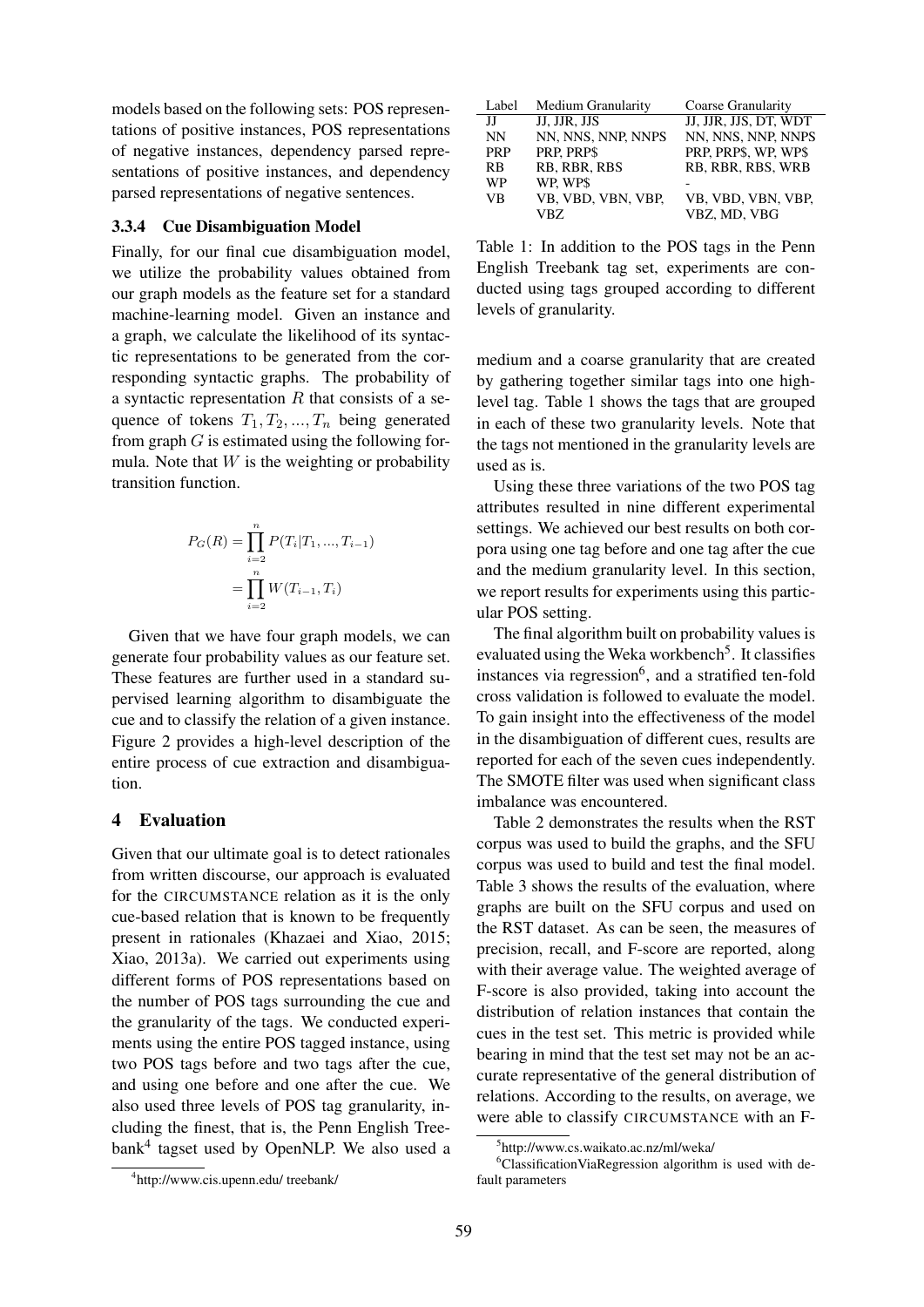

Figure 2: A high-level overview of the cue extraction and disambiguation approach

| Cue              | Precision | Recall | F-score |
|------------------|-----------|--------|---------|
| When             | 0.55      | 0.79   | 0.65    |
| After            | 0.46      | 0.56   | 0.51    |
| On               | 0.73      | 0.75   | 0.74    |
| <b>Before</b>    | 0.62      | 0.60   | 0.61    |
| With             | 0.76      | 0.80   | 0.78    |
| Out              | 0.60      | 0.54   | 0.57    |
| As               | 0.71      | 0.82   | 0.76    |
| Average          | 0.63      | 0.69   | 0.66    |
| Weighted Average |           |        | 0.71    |

Table 2: Classification results of a ten-fold cross validation on the SFU corpus. Probability values used as the underlying feature set are inferred from the graph models built on the RST corpus.

| Cue              | Precision | Recall | F-score |
|------------------|-----------|--------|---------|
| When             | 0.62      | 0.69   | 0.65    |
| After            | 0.61      | 0.57   | 0.59    |
| On               | 0.77      | 0.81   | 0.79    |
| <b>Before</b>    | 0.70      | 0.40   | 0.51    |
| With             | 0.77      | 0.81   | 0.79    |
| Out              | 0.75      | 0.70   | 0.73    |
| As               | 0.73      | 0.67   | 0.70    |
| Average          | 0.71      | 0.67   | 0.68    |
| Weighted Average |           |        | 0.69    |

Table 3: Classification results of a ten-fold cross validation on the RST dataset. Probability values used as the underlying feature set are inferred from the graph models built on the SFU corpus.

score of 0.66% in the SFU review dataset, while the weighted average of F-score is 0.71%. In addition, an average F-score of 0.68% and a weighted average of 0.69% are achieved for the RST corpus.

### 5 Discussion

The use of syntactic context to disambiguate lexical cues has been shown to be useful to disambiguate cues in lexically oriented relations (e.g., PDTB relations). In this study, we have focused our efforts on RST annotated corpora and explored the potential of syntactic context for cue disambiguation in the RST framework. We have demonstrated that syntactic features can be of great value in the classification of explicit rhetorical relations. In addition, unlike the majority of prior studies on cue disambiguation, we encoded the syntactic context of cues in the form of graphs. This graphbased approach was expected to provide a more generalizable and effective approach.

Earlier studies on the detection of relations in the context of RST are focused on a single text genre for their training phase as well as their test process; hence, their results are not directly comparable with our approach. In addition, they have not reported results for the CIRCUMSTANCE relation separately. Even though our average results for the detection of CIRCUMSTANCE (66% for the SFU corpus and 68% for the RST corpus) are higher than the state-of-the-art (61.75% (Ji and Eisenstein, 2014)), further experiments are required with other RST relations and different genres to make a sound comparison with such earlier works. To highlight the contribution of our work, we conducted experiments to compare the graphbased model with the direct usage of syntactic features. A logistic model was first trained on the RST corpus and tested on the SFU dataset (see Table 4), and then trained on the SFU corpus and tested on the RST corpus (see Table 5). The results are consistently lower for all of the three measures, confirming the superiority of our approach.

Based on the results of our proposed approach, it can be seen that the three lexical cues of *when*, *after*, and *before* have the lowest performance in the RST corpus (see Table 3). They are also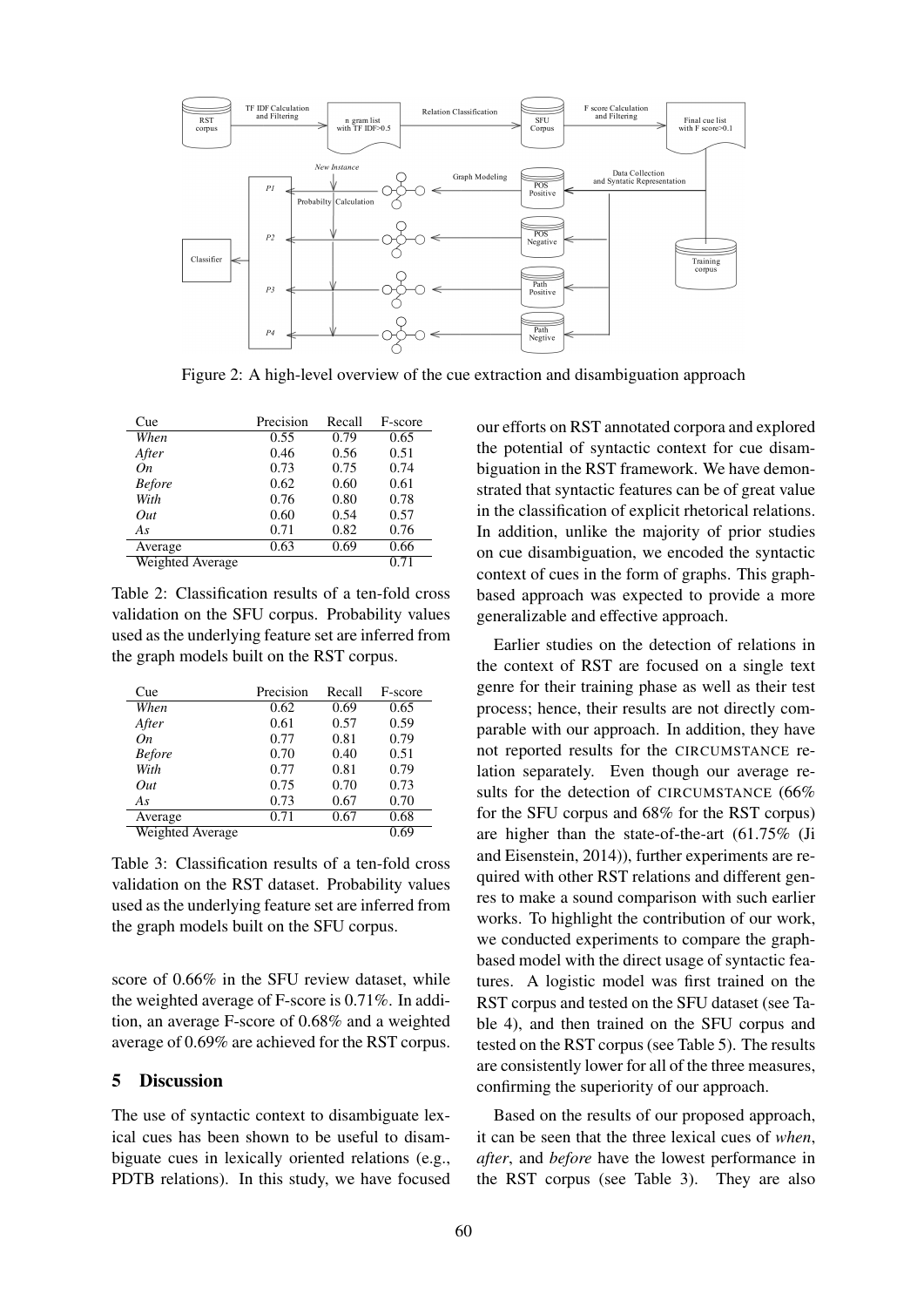| Cue           | Precision | Recall | F-score |
|---------------|-----------|--------|---------|
| When          | 0.50      | 0.41   | 0.45    |
| After         | 0.39      | 0.15   | 0.22    |
| On            | 0.65      | 0.28   | 0.39    |
| <b>Before</b> | 0.52      | 0.49   | 0.51    |
| With          | 0.53      | 0.34   | 0.41    |
| Out           | 0.51      | 0.19   | 0.28    |
| As            | 0.49      | 0.24   | 0.32    |
| Average       | 0.51      | 0.30   | 0.37    |

Table 4: Classification results on the SFU corpus when the syntactic features are used directly to train a model on the RST corpus

| Cue           | Precision         | Recall | F-score |
|---------------|-------------------|--------|---------|
| When          | 0.53              | 0.65   | 0.58    |
| After         | 0.31              | 0.14   | 0.20    |
| On            | 0.36              | 0.17   | 0.23    |
| <b>Before</b> | 0.33              | 0.22   | 0.26    |
| With          | 0.62              | 0.20   | 0.30    |
| Out           | 0.57              | 0.53   | 0.55    |
| As            | 0.52              | 0.25   | 0.34    |
| Average       | $\overline{0.52}$ | 0.25   | 0.35    |

Table 5: Classification results on the RST corpus when the syntactic features are used directly to train a model on the SFU corpus

among the four cues with lowest F-score in the SFU dataset (see Table 2). This finding could be attributed to the fact that, for these three cues, the corresponding datasets were among the smallest cue sets. Possibly more importantly, these three cues can function as temporal indicators, which may make it particularly difficult to disambiguate them. For example, consider the following instances extracted from the SFU corpus:

• Positive instance:

*When* I have time to kill between flights, I like to wander through and browse

• Negative instance:

I was surprised *when* he told me that all the equipment was standard even on the base model

The first sentence is an instance of the CIR-CUMSTANCE relation signaled by *when*, while in the second one, *when* implies the temporal aspect of the sentence and is not signaling CIRCUM-STANCE. We expect that certain linguistic and contextual features associated with the text, such as verb tense, might be useful in the disambiguation of such lexical cues. Further studies are required to explore these features.

Since RST places an emphasis on the writer's intentions and the effect of the relation on the

reader (Taboada, 2006), RST annotations are inherently subjective and are based on the readers' understanding of the text (Taboada, 2006). Hence, there can be differences across the two corpora due to the different knowledge possessed by each set of annotators (Taboada, 2006). Despite the genre disparity and annotation issues, we obtained encouraging results using the proposed model. However, the results are expected to improve when the models are built on corpora from similar genres and are annotated using ground truth rules.

#### 6 Conclusion

The study and analysis of rhetorical relations, as the building blocks of coherence in discourse, can contribute toward the development of sophisticated applications and algorithms. With the aim of facilitating automatic discovery of explicit rhetorical relations in text, we developed an algorithm to first detect potential lexical cues and to later disambiguate them by predicting the relation.

An altered version of TF-IDF was used to extract the cues, and a graph-based model built on syntactic features was used to address the cue disambiguation task. Overall, the evaluation results indicate the effectiveness of syntactic features in the disambiguation of cues and prediction of explicit rhetorical relations across different genres. Our experiments revealed the superiority of encoding such syntactic features in a probabilistic graph compared to their direct usage.

This study is our first attempt toward the identification of rationales in text. A rationale is an explanation of the reasons underlying decisions, conclusions, and interpretations. Prior studies on rationale articulation and sharing suggest that it contributes to quality control, knowledge management, and knowledge reuse (Xiao, 2014; Xiao, 2013b). However, there exists only a few automated methods to identify rationales from illstructured text (Ghosh et al., 2014; Boltužić and  $\text{Snajder}, 2014$ ). Our future research efforts are focused on the development of algorithms to extract lightly-signaled and implicit relations and to further explore the potential and limitations of using rhetorical relations in the detection of rationales.

#### Acknowledgments

This project is funded through the Discovery program of Natural Sciences and Engineering Research Council of Canada (NSERC).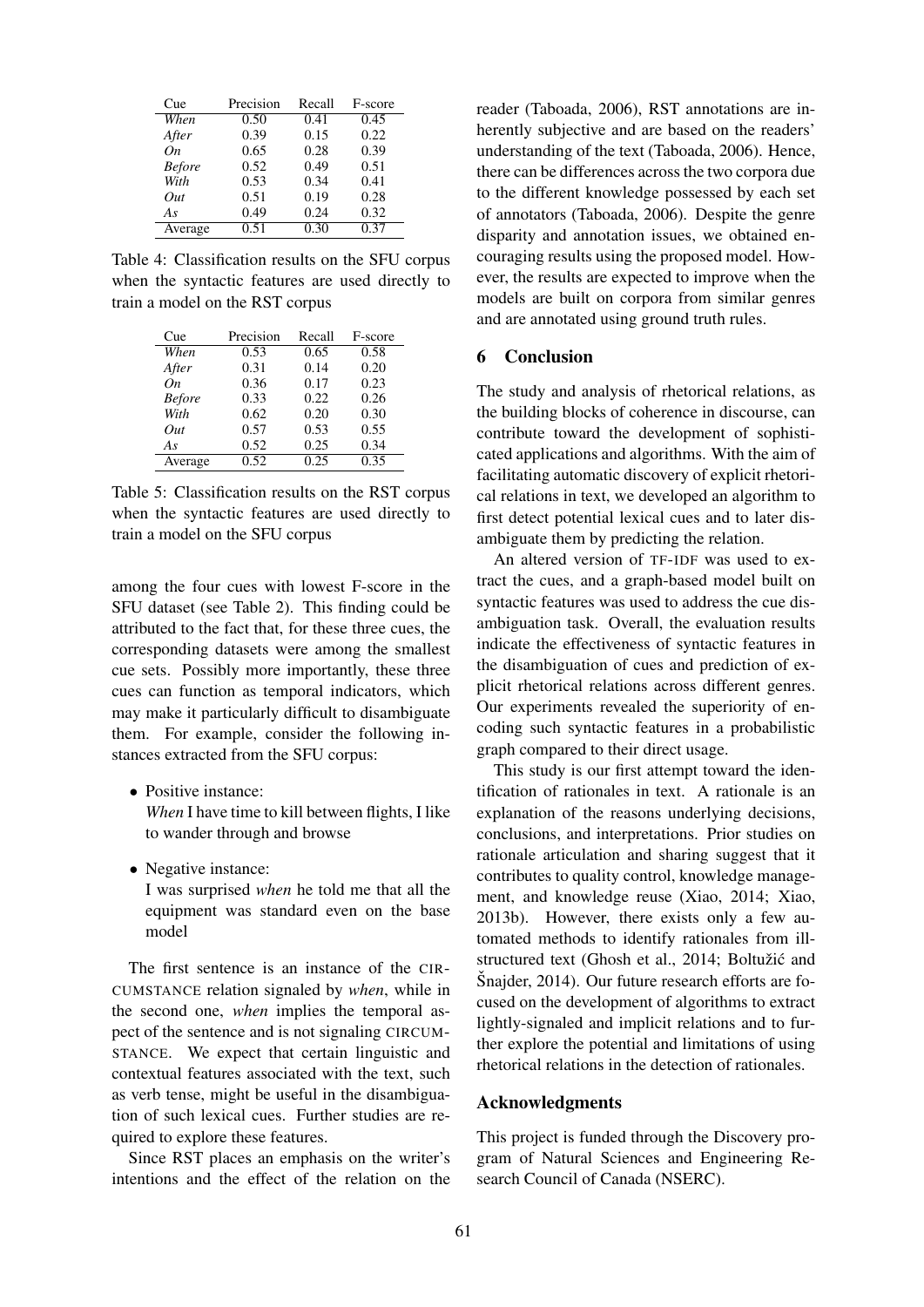#### References

- Or Biran and Owen Rambow. 2011. Identifying justifications in written dialogs. In *Proceedings of the IEEE International Conference on Semantic Computing*, pages 162–168.
- Filip Boltužić and Jan Šnajder. 2014. Back up your stance: Recognizing arguments in online discussions. In *Proceedings of the First Workshop on Argumentation Mining*, pages 49–58.
- Lynn Carlson, Daniel Marcu, and Mary Ellen Okurowski. 2001. Building a discourse tagged corpus in the framework of Rhetorical Structure Theory. In *Proceedings of the SIGdial Workshop on Discourse and Dialogue*, pages 1–10.
- Iria da Cunha. 2013. A symbolic corpus-based approach to detect and solve the ambiguity of discourse markers. *Research in Computing Science*, 70:93–104.
- Debanjan Ghosh, Smaranda Muresan, Nina Wacholder, Mark Aakhus, and Matthew Mitsui. 2014. Analyzing argumentative discourse units in online interactions. In *Proceedings of the First Workshop on Argumentation Mining*, pages 39–48.
- Ahmed Hassan, Vahed Qazvinian, and Dragomir Radev. 2010. What's with the attitude? Identifying sentences with attitude in online discussions. In *Proceedings of the Conference on Empirical Methods in Natural Language Processing*, pages 1245– 1255.
- Hugo Hernault, Helmut Prendinger, David Duverle, Mitsuru Ishizuka, and Tim Paek. 2010. HILDA: A discourse parser using support vector machine classification. *Dialogue and Discourse*, 3(1):1–33.
- Julia Hirschberg and Diane Litman. 1993. Empirical studies on the disambiguation of cue phrases. *Computational Linguistics*, 19(3):501–530.
- J.R. Hobbs. 1990. *Literature and Cognition*. Center for the Study of Language and Information - Lecture Notes. Cambridge University Press.
- Eduard H. Hovy. 1993. Automated discourse generation using discourse structure relations. *Artificial Intelligence*, 63(1-2):341–385.
- Syeed Ibn Faiz and Robert Mercer. 2013. Identifying explicit discourse connectives in text. In *Advances in Artificial Intelligence*, pages 64–76.
- Yangfeng Ji and Jacob Eisenstein. 2014. Representation learning for text-level discourse parsing. In *Proceedings of the Annual Meeting of the Association for Computational Linguistics*, pages 13–24.
- Shafiq Joty, Giuseppe Carenini, Raymond Ng, and Yashar Mehdad. 2013. Combining intra- and multisentential rhetorical parsing for document-level discourse analysis. In *Proceedings of the Annual Meeting of the Association for Computational Linguistics*, pages 486–496.
- Taraneh Khazaei and Lu Xiao. 2015. Corpus-based analysis of rhetorical relations: A study of lexical cues. In *Proceedings of the IEEE Conference on Semantic Computing*, pages 417–423.
- Dan Klein and Christopher D. Manning. 2003. Accurate unlexicalized parsing. In *Proceedings of the Annual Meeting on Association for Computational Linguistics*, pages 423–430.
- Alistair Knott and Ted Sanders. 1998. The classification of coherence relations and their linguistic markers: An exploration of two languages. *Journal of Pragmatics*, 30(2):135 – 175.
- Alex Lascarides and Nicholas Asher. 1993. Temporal interpretation, discourse relations and commonsense entailment. *Linguistics and Philosophy*, 16(5):437– 493.
- Ziheng Lin, Hwee Tou Ng, and Min-Yen Kan. 2014. A PDTB-styled end-to-end discourse parser. *Natural Language Engineering*, 20:151–184.
- William C. Mann and Sandra A. Thompson. 1988. Rhetorical Structure Theory: Toward a functional theory of text organization. *Text*, 8(3):243–281.
- Daniel Marcu. 2000. The rhetorical parsing of unrestricted texts: A surface-based approach. *Computational Linguistics*, 26(3):395–448.
- Thomas Meyer, Andrei Popescu-Belis, Sandrine Zufferey, and Bruno Cartoni. 2011. Multilingual annotation and disambiguation of discourse connectives for machine translation. In *SIGdial Meeting on Discourse and Dialogue*, pages 194–203.
- Eleni Miltsakaki, Nikhil Dinesh, Rashmi Prasad, Aravind Joshi, and Bonnie Webber. 2005. Experiments on sense annotations and sense disambiguation of discourse connectives. In *Proceedings of the Workshop on Treebanks and Linguistic Theories*.
- Emily Pitler and Ani Nenkova. 2009. Using syntax to disambiguate explicit discourse connectives in text. In *Proceedings of the ACL-IJCNLP Conference (Short Papers)*, pages 13–16.
- Rashmi Prasad, Nikhil Dinesh, Alan Lee, Eleni Miltsakaki, Livio Robaldo, Aravind Joshi, and Bonnie Webber. 2008. The Penn Discourse TreeBank 2.0. In *Proceedings of the Conference on Language Resources and Evaluation*, pages 2961–2968.
- Prasad Rashmi, Bonnie Webber, and Aravind Joshi. 2014. Reflections on the Penn Discourse TreeBank, comparable corpora, and complementary annotation. *Computational Linguistics*, 40(4):921–950.
- Radu Soricut and Daniel Marcu. 2003. Sentence level discourse parsing using syntactic and lexical information. In *Proceedings of the Conference of the North American Chapter of the Association for Computational Linguistics on Human Language Technology*, pages 149–156.